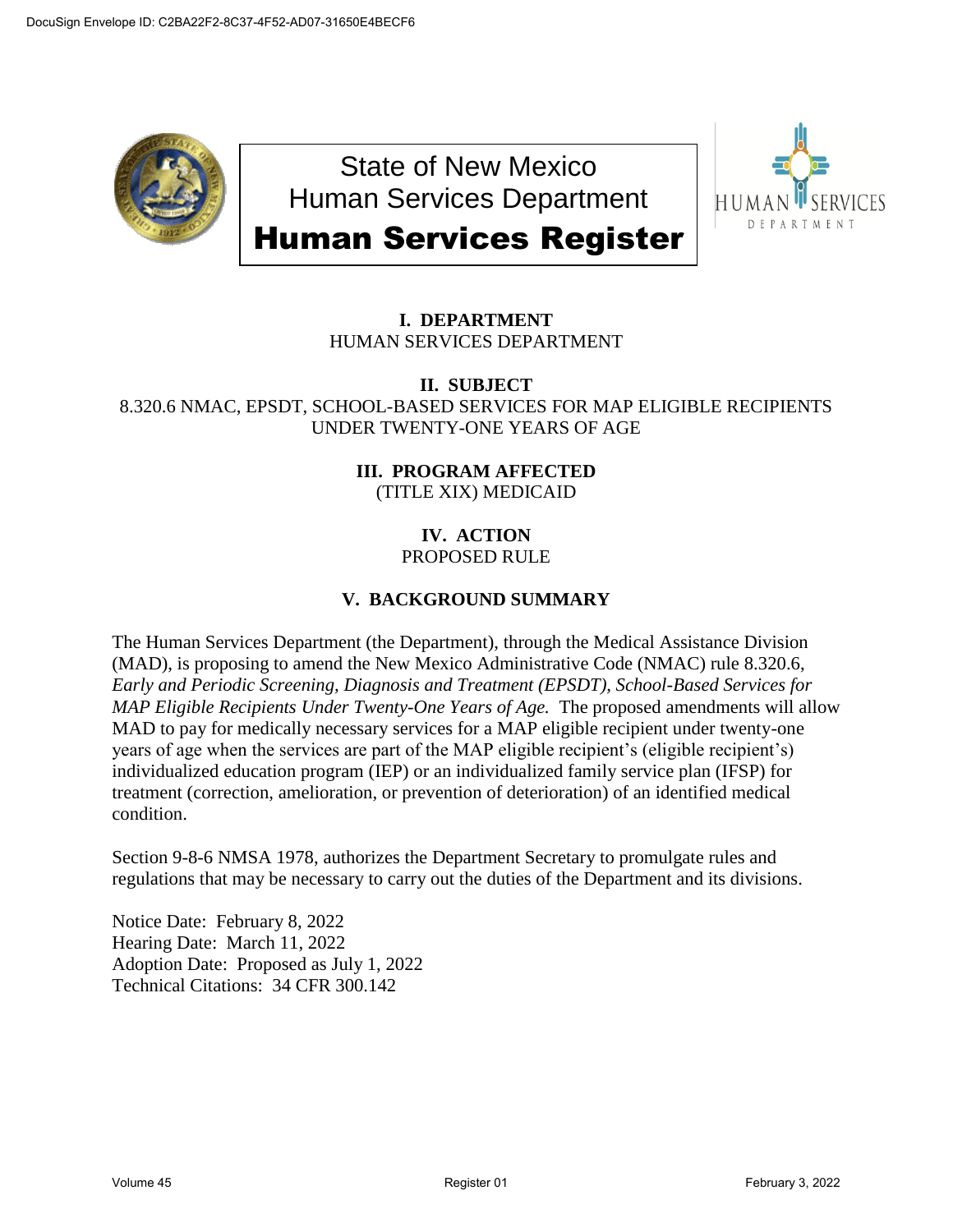#### **The Department is proposing to amend the rule as follows:**

#### **Section 9 School-Based Services for Recipients Under Twenty-One Years of Age**

HSD is proposing to add coverage for services provided under a Section 504 Accommodation Plan pursuant to 34 CFR 104.36 (504 Plan), an Individual Health Care Plan (IHCP), or are otherwise medically necessary as appropriate for each covered service.

This addition will allow participating schools to seek reimbursement for covered services that are provided outside of an individualized education program (IEP) or an individualized family service plan (IFSP).

# **Section 11 Eligible Providers**

#### **Subsection 15**

HSD is proposing to add unlicensed school personnel providing delegated nursing services in accordance with the New Mexico Board of Nursing under the supervision of a RN to the list of allowable providers.

This addition will allow unlicensed personnel who have been delegated nursing services in accordance with the New Mexico Board of Nursing to provide services. This will allow school-based providers in rural and underserved areas access to an increased pool of eligible practitioners which can bill for services.

## **Section 12 Provider Responsibilities**

#### **Subsection B, Paragraph (3), Subparagraph (b)**

HSD is proposing to add other determination of medical necessity to the requirement for evaluation and determination of need for services.

This addition will allow schools to establish medical necessity for services through evaluations or other determinations for services provided under a 504 Plan, Individual Health Care Plan (IHCP) or other care plan.

## **Subsection B, Paragraph (3), Subparagraph (c)**

HSD is proposing to add language to clarify that an annual PCP notification or documentation of a good faith effort is only required for services provided through an IEP/IFSP.

This addition will clarify that services provided under a 504 Plan, Individual Health Care Plan (IHCP) or other care plan are not subject to the requirement for an annual PCP notification or documentation of a good faith effort.

## **Section 13, Covered Services**

#### **Subsection A**

HSD is proposing to add that 504 Plans, IHCPs or other care plans should be reviewed annually to establish ongoing medical necessity for services.

This addition will ensure that school-based providers are regularly reviewing the eligible recipient's plan of care to establish the ongoing medical need for services.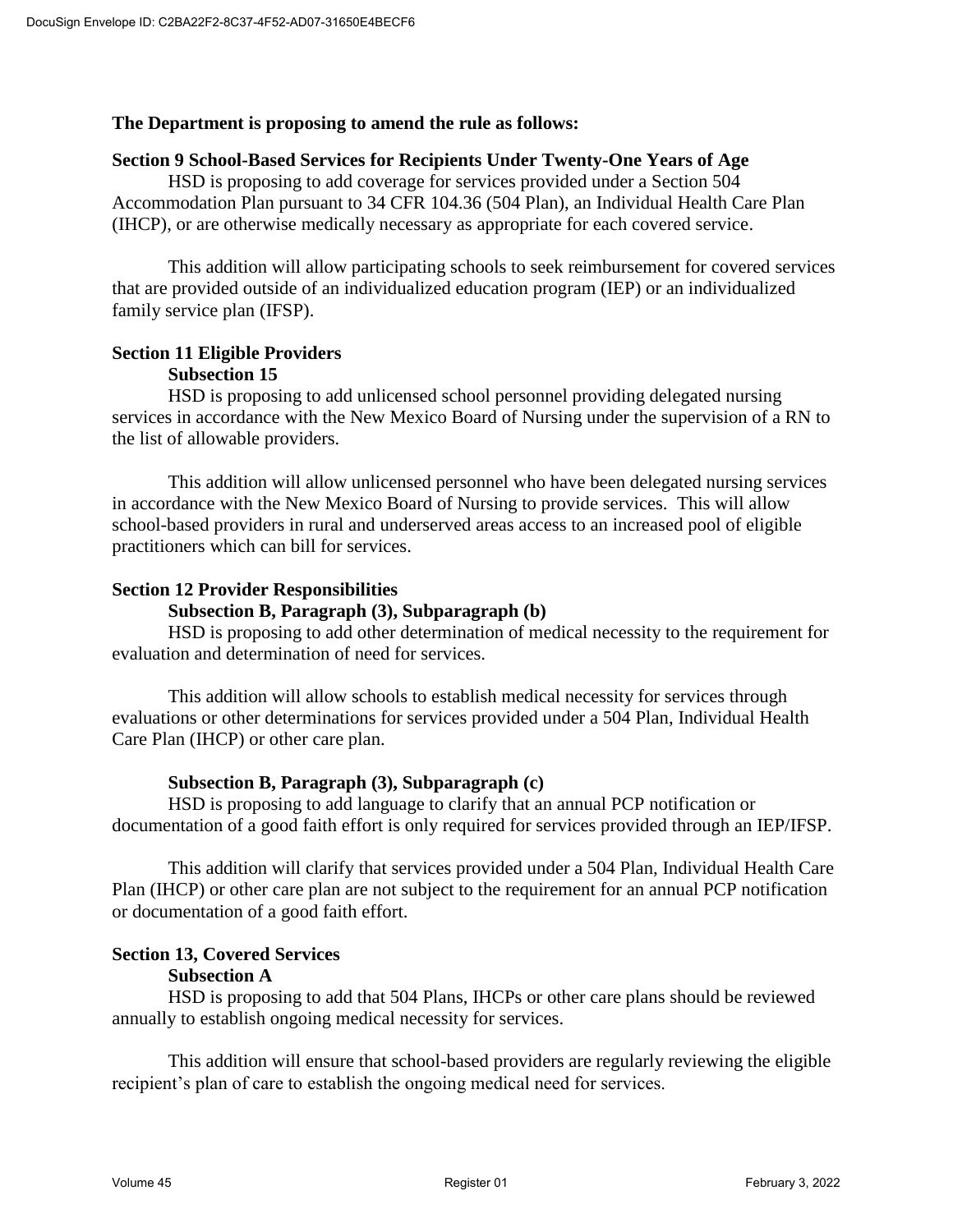#### **Subsection B, Paragraph (3)**

HSD is proposing to add clarifying language to reiterate that the good faith effort to notify the eligible recipient's PCP of the services to be provided will only be required for those services provided under an IEP or IFSP.

This clarification will reduce the administrative burden for schools who choose to provide additional services under a 504 Plan, Individual Health Care Plan (IHCP) or other care plan.

#### **Subsection G**

HSD is proposing to add delegated nursing services which are tasks in accordance with the New Mexico Board of Nursing that may be delegated by the RN to unlicensed school personnel. Delegated staff may include, but is not limited to, school or contracted staff, such as health assistants, teachers, teacher assistants, therapists, school administrators, administrative staff, cafeteria staff, or personal care aides.

This addition will allow schools to bill for nursing services that have been delegated in accordance with the New Mexico Board of Nursing and allow school-based providers in rural and underserved areas access to an increased pool of eligible practitioners which can bill for services.

## **Section 14 Individualized Treatment Plan Subsection D**

HSD is proposing to add that for purposes of Medicaid expansion, school-based services may also be listed in a Section 504 Accommodation Plan pursuant to 34 CFR 104.36, an Individual Health Care Plan, or are otherwise determined to be medically necessary as appropriate for each covered service.

This addition clarifies that covered services can be identified in an individual treatment plan that is part of a 504 Plan, Individual Health Care Plan (IHCP) or other care plan.

## **Throughout the Rule**

HSD is proposing language to add 504 Plan, Individual Health Care Plan (IHCP) or other care plan as plans allowable for identifying covered services provided in the school-based setting.

This addition will allow schools to seek reimbursement for covered services that are provided under a 504 Plan, Individual Health Care Plan (IHCP) or other care plan.

## **VI. RULE**

These proposed rule changes will be contained in 8.320.6 NMAC. This register and the proposed rule are available on the HSD website at: <https://www.hsd.state.nm.us/lookingforinformation/registers/> and [https://www.hsd.state.nm.us/public-information-and-communications/opportunity-for-public](https://www.hsd.state.nm.us/public-information-and-communications/opportunity-for-public-comment/public-notices-proposed-waiver-changes-and-opportunities-to-comment/comment-period-open/)[comment/public-notices-proposed-waiver-changes-and-opportunities-to-comment/comment-period-open/](https://www.hsd.state.nm.us/public-information-and-communications/opportunity-for-public-comment/public-notices-proposed-waiver-changes-and-opportunities-to-comment/comment-period-open/).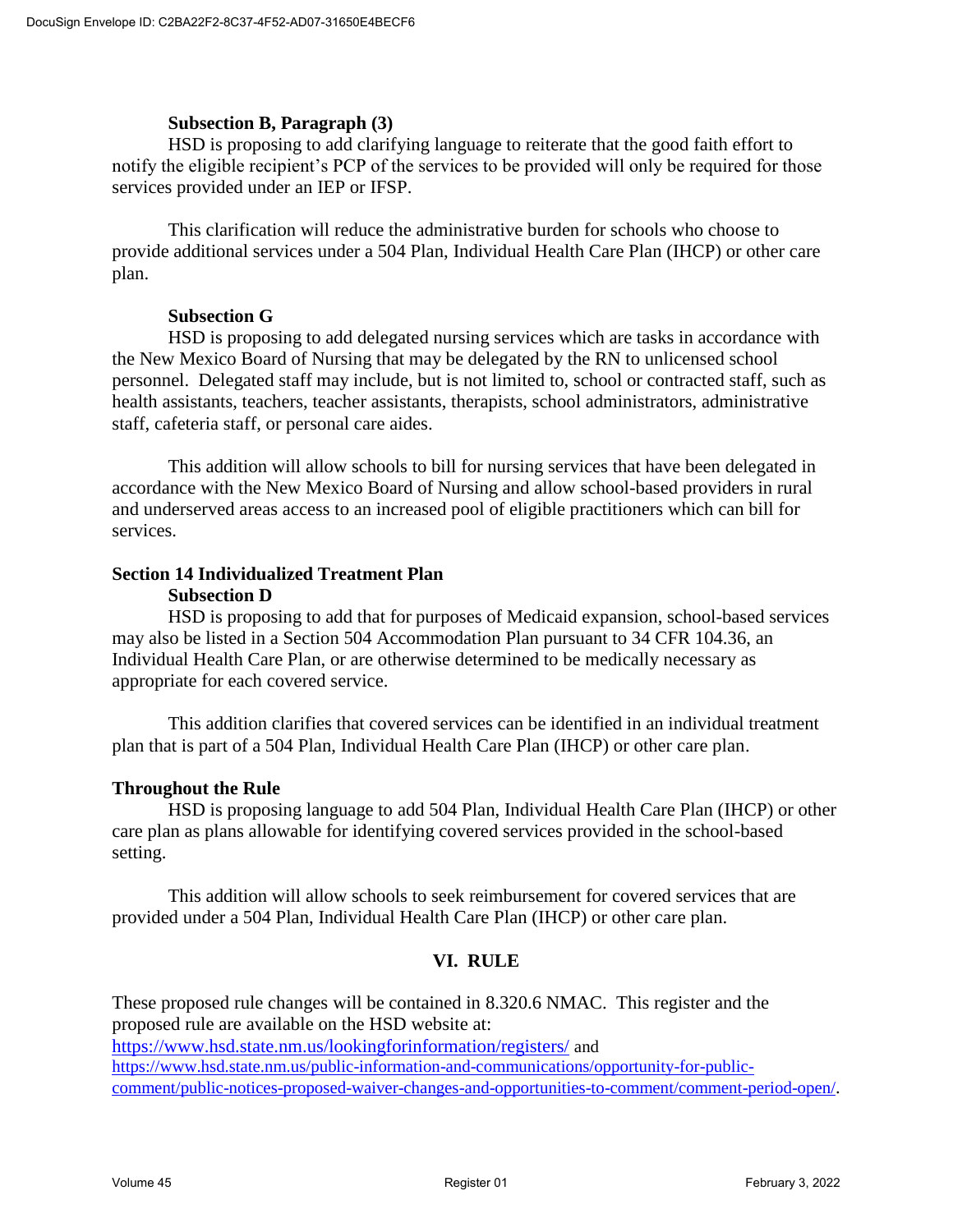If you do not have internet access, a copy of the proposed register and rule may be requested by contacting MAD at (505) 827-1337.

## **VII. EFFECTIVE DATE**

The Department proposes to implement this rule effective July 1, 2022.

## **VIII. PUBLIC HEARING**

A public hearing to receive testimony on this proposed rule will be held **via conference call** on March 11, 2022 at 10 a.m., Mountain Time (MT). **Conference phone number: 1-800-747- 5150. Access Code: 2284263.**

If you are a person with a disability and you require this information in an alternative format or require a special accommodation to participate in the public hearing, please contact the MAD in Santa Fe at (505) 827-1337. The Department requests at least 10 working days advance notice to provide requested alternative formats and special accommodations.

Copies of all comments will be made available by MAD upon request by providing copies directly to a requestor or by making them available on the MAD website or at a location within the county of the requestor.

#### **IX. ADDRESS**

Interested persons may address written comments to:

Human Services Department Office of the Secretary ATTN: Medical Assistance Division Public Comments P.O. Box 2348 Santa Fe, New Mexico 87504-2348

Recorded comments may be left at *(505) 827-1337*. Interested persons may also address comments via electronic mail to: [madrules@state.nm.us.](mailto:madrules@state.nm.us) Written mail, electronic mail and recorded comments must be received no later than 5 p.m. MT on March 11, 2022. Written and recorded comments will be given the same consideration as oral testimony made at the public hearing. All written comments received will be posted as they are received on the HSD website at [https://www.hsd.state.nm.us/public-information-and-communications/opportunity-for-public](https://www.hsd.state.nm.us/public-information-and-communications/opportunity-for-public-comment/public-notices-proposed-waiver-changes-and-opportunities-to-comment/comment-period-open/)[comment/public-notices-proposed-waiver-changes-and-opportunities-to-comment/comment](https://www.hsd.state.nm.us/public-information-and-communications/opportunity-for-public-comment/public-notices-proposed-waiver-changes-and-opportunities-to-comment/comment-period-open/)[period-open/](https://www.hsd.state.nm.us/public-information-and-communications/opportunity-for-public-comment/public-notices-proposed-waiver-changes-and-opportunities-to-comment/comment-period-open/) along with the applicable register and rule. The public posting will include the name and any contact information provided by the commenter.